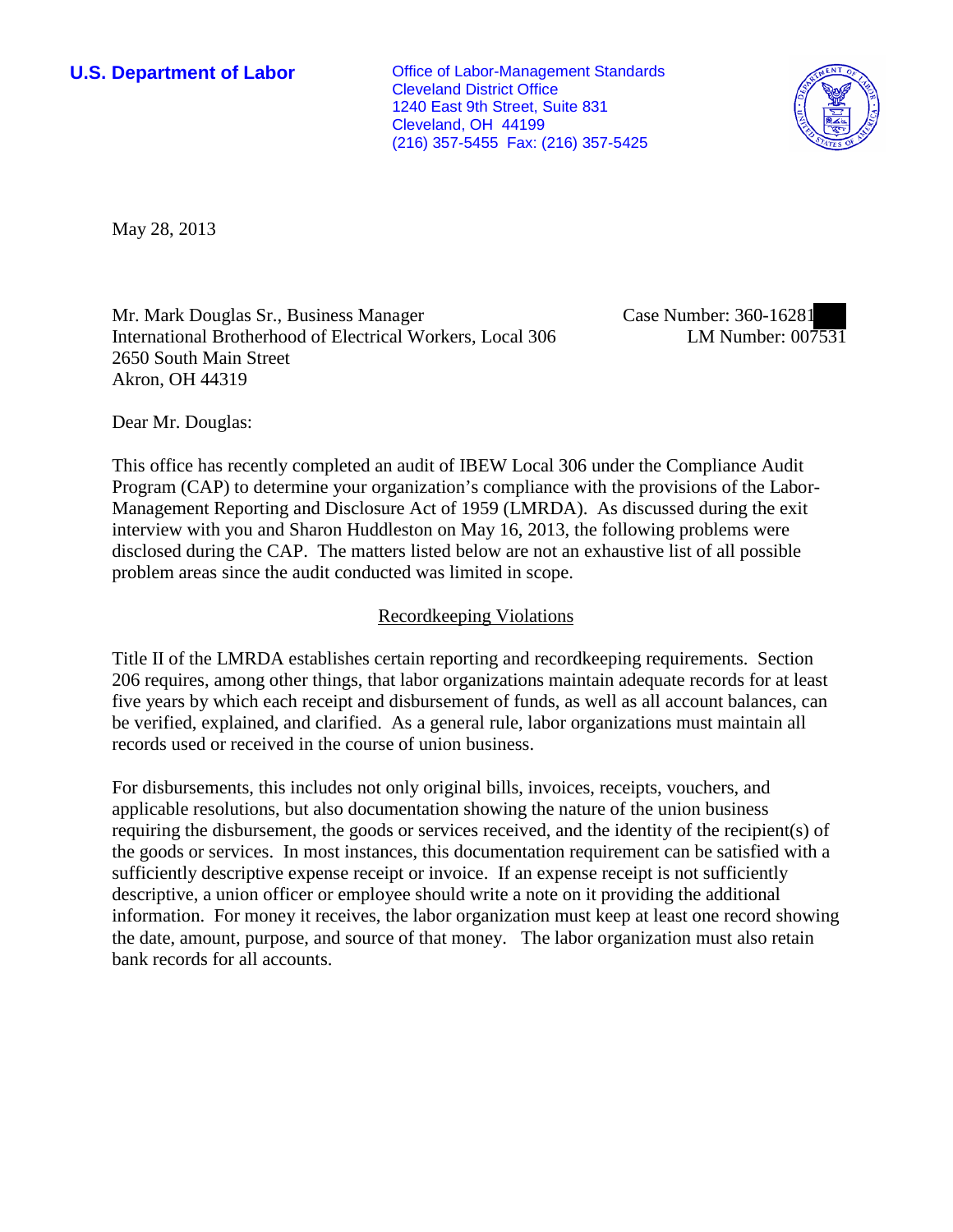The audit of Local 306's 2011 records revealed the following recordkeeping violations:

General Reimbursed and Credit Card Expenses

Local 306 did not retain adequate documentation for reimbursed expenses and credit card expenses incurred by union officers. For example, some credit card statements did not include receipts for all purchases.

As noted above, labor organizations must retain original receipts, bills, and vouchers for all disbursements. The president and treasurer (or corresponding principal officers) of your union, who are required to sign your union's LM report, are responsible for properly maintaining union records.

Based on your assurance that Local 306 will retain adequate documentation in the future, OLMS will take no further enforcement action at this time regarding the above violations.

## Reporting Violations

Failure to File Bylaws

The audit disclosed a violation of LMRDA Section 201(a), which requires that a union submit a copy of its revised constitution and bylaws with its LM report when it makes changes to its constitution or bylaws. Local 306 amended its bylaws in 1999, but did not file a copy with its LM report for that year.

I am not requiring that Local 306 file an amended LM report, but Local 306 has agreed to properly report changes in its constitution or bylaws on all future reports it files with OLMS.

## Other Issues

T-Shirt Sales

Local 306 does not maintain an inventory of t-shirts it purchased, sold, or gave away. There are currently no comprehensive records to account for sales of t-shirts and other merchandise.

Local 306 agreed to establish a separate account category in their accounting software to accommodate t-shirt and other merchandise inventory, purchases, and sales.